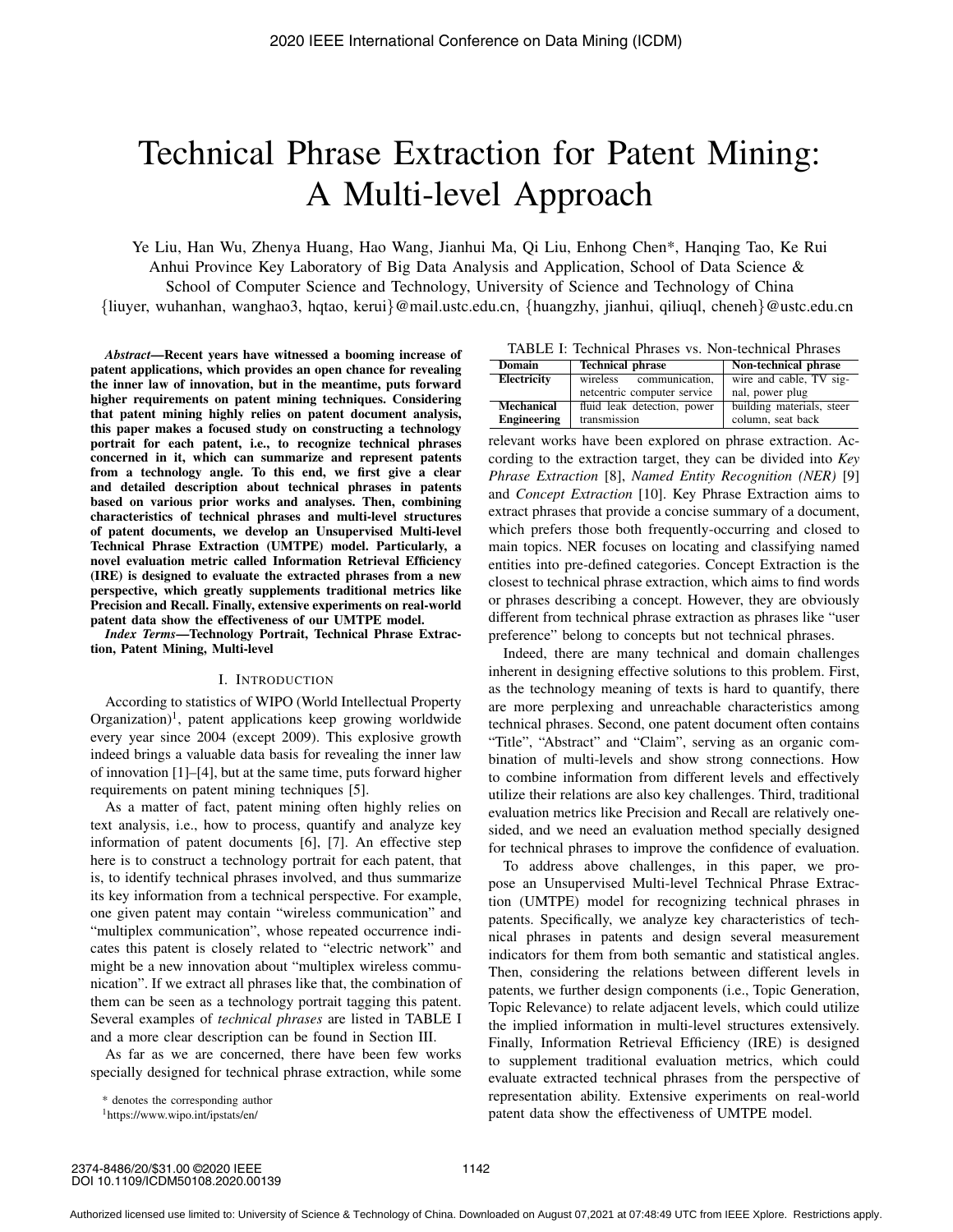Our code of UMTPE is available at https://github.com/bigdata-ustc/UMTPE.

#### II. RELATED WORK

#### *A. Key Phrase Extraction*

Key Phrase Extraction aims to extract phrases that provide a concise summary of a document, which has been widely studied with supervised [11], [12] and unsupervised methods [13], [14]. For one thing, supervised methods often target at training a complicated model with the help of labeled data or external knowledge base. For instance, Meng et al. [11] designed an encoder-decoder framework to generate keyphrases from original text. For another, unsupervised methods focus on mining the inner-connections in documents in response to lack of labeled data. In this term, Bellaachia et al. [14] designed a ranking algorithm to evaluate the importance of words in documents, from which they further formulated key phrases.

#### *B. Named Entity Recognition*

NER focuses on locating and classifying named entities into pre-defined categories, which is often regarded as a sequence problem and tackled by RNN [9]. There are also some pretrained models for this task [15], [16]. For example, Honnibal et al. [15] released a package tool called Spacy for NER, noun phrase chunking and other annotation tasks.

## *C. Concept Extraction*

Concept Extraction is a recently proposed research task, which aims to find words or phrases describing a concept from massive texts [10]. Li et al. [10] first utilized many models to generate possible concepts and then designed a mechanism to evaluate the fitness of extracted concepts to original text.

To summarize, the above studies focus on their respective target phrases and cannot be directly transferred into technical phrase extraction. First, it is unsuitable to apply supervised methods as there are not enough labeled technical phrases from massive patent data. Besides, unsupervised approaches are often sensitive to the extraction target, so there are certain gaps between technical phrase extraction and existing methods.

### III. DESCRIPTION OF TECHNICAL PHRASE

In this part, we will give a clear description of technical phrases in patents based on expert experience and statistics. Specially, we hire four experts to manually extract technical phrases from 100 patents in two domains, i.e., Electricity and Mechanic Engineering respectively. Each patent contains a multi-level structure, i.e., "Title", "Abstract" and "Claim", where "Title" and "Abstract" depict the topic and brief summary of a patent, and "Claim" is a more detailed and lengthy description of inventor's rights. From the extracted technical phrases in patents, we have some specific observations:

1) *Part of Speech*. Although the part of speech distribution of technical phrases shows various types, most of them are noun phrases and the percentage exceeds 90%.



**2** words **3** words **4** words **5 6 words 6** others

Fig. 2: (a) The average number of technical phrases in "Title", "Abstract" and "Claim". (b) The average ratio of the number of technical phrases to the number of words in different levels.

- 2) *Number of Words*. As shown in Fig. 1, the lengths of technical phrases are slightly different, but most of them are composed with  $2 \sim 4$  words, sometimes reaching 5.
- 3) *Semantic Context*. In a patent document, there often exist similar technical phrases, such as "image encoding" and "image decoding". Naturally, these technical phrases will be relatively more similar in semantics. Besides, technical phrases ought to have a relatively independent technology meaning, and some phrases like "system architecture" also occur coupled with technical phrases frequently, but they are not our aim as there is no specific technical meaning.
- 4) *Local Occurrence*. On each level of a patent, technical phrases often appear more than once especially in long texts, which can be seen as a local occurrence. For example, across the extracted phrases from "Claim", over 70% of technical phrases appear at least twice in the text.
- 5) *Global Occurrence*. In a patent, one technical phrase tends to appear repeatedly across different levels. Their global occurrence in multi-level structures may provide some insights for aiding technical phrase recognition. To verify this point, a focused analysis is conducted in the following.

Fig. 2 (a) shows the average number of technical phrases across different levels. As we can see, the number of technical phrases grows rapidly from "Title" to "Claim" on both two datasets. Fig. 2 (b) shows the average ratio of the number of technical phrases to the number of words in different levels. From "Title" to "Claim", this ratio drops a lot, indicating that more and more non-technical phrases come out, and the difficulty to recognize technical phrases greatly increases.

Meanwhile, over 35% "Abstract"s contain at least one same technical phrase from "Title"s, and this percentage rises to 80% when it comes to "Claim"s and "Abstract"s. In other words, technical phrases from current level (e.g., "Title") may play a guiding role in the extraction of next level (e.g., "Abstract"), which can formulate a multi-level model architecture.

Moreover, existing patent classification systems can be an initial driving force for technical phrase recognition, for example, CPC Group (Cooperative Patent Classification Group), whose descriptions (e.g., multiplex communication, wireless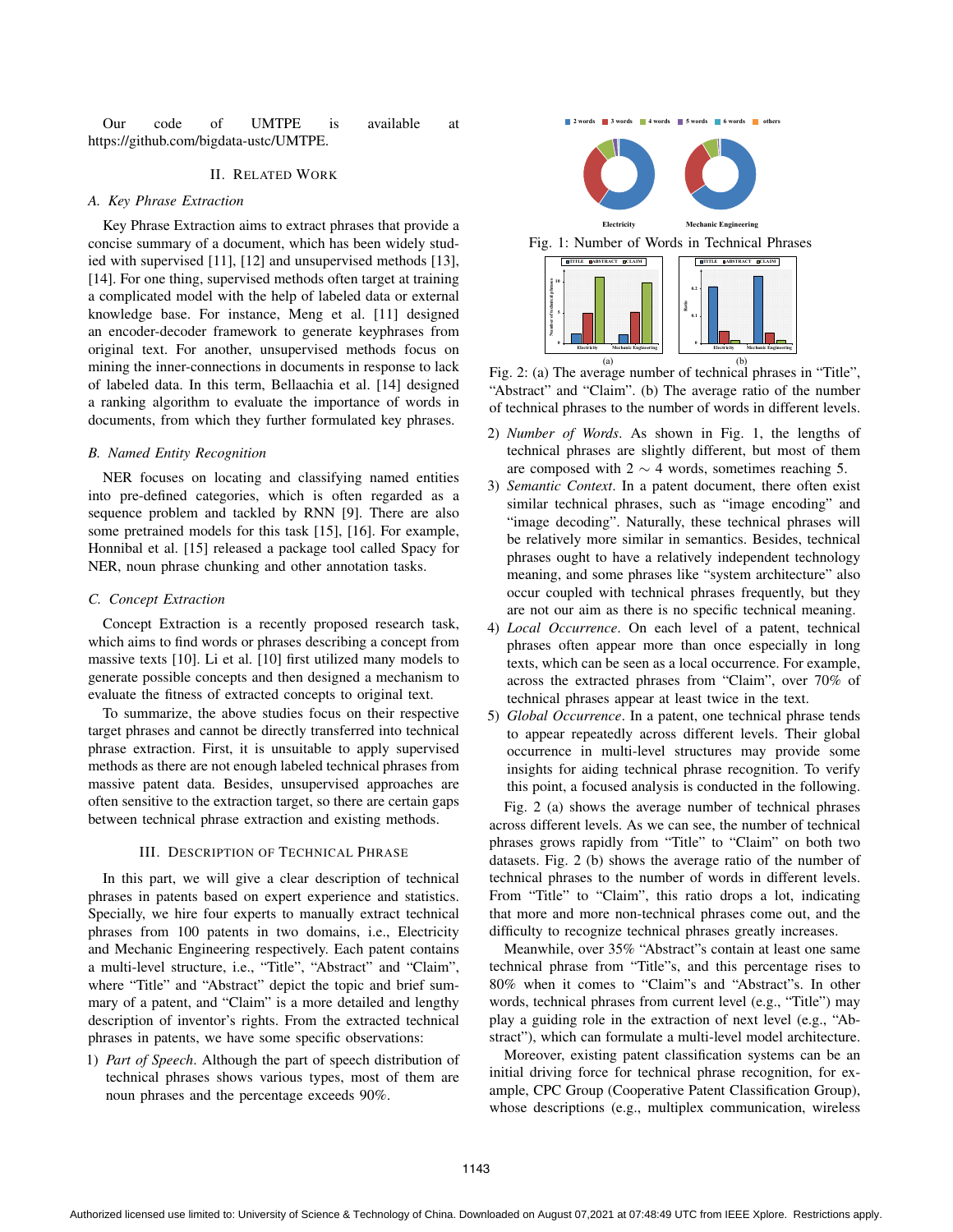

Fig. 3: The UMTPE Framework

communication networks) are highly relevant to technologies. Although their quantity is limited, we can still regard them as groundtruth examples to help the extraction in the first level (i.e., "Title") of patent documents.

#### IV. PROBLEM FORMULATION

Considering the costliness of labeled data, in this paper, we aim to design an unsupervised method to extract technical phrases from patents. Specifically, based on the characteristics of technical phrases and multi-level structures of patent documents, we attempt to extract technical phrases level by level, where the extracted phrases in current level will be seen as groundtruth examples for guiding the next level, and CPC Group descriptions can be seen as the initial level.

In detail, for each level of a patent, technical phrase extraction is formulated as a generation and selection problem. That is to say, given the word sequence of a patent document  $x = (x_1, x_2, ..., x_n)$ , we first build a candidate pool  $Y = \{y_i, i = 1, 2, ...\}$ , where  $y_i = (x_m, x_{m+1}, ..., x_n)$  is a possible technical phrase. Next, we design a score and rank mechanism to select final technical phrases from Y. Finally, with technical phrases extracted from "Title", "Abstract" and "Claim", we can obtain all technical phrases for each patent.

### V. THE UMTPE MODEL

Based on the description of technical phrases in Section III, we develop an Unsupervised Multi-level Technical Phrase Extraction (UMTPE) model to recognize technical phrases from massive patent text. As shown in Fig. 3, UMTPE model deals with patent data level by level. And in each level of patents, UMTPE model contains five modules: Candidate Generation, Phrase Embedding, Topic Generation, Candidate Score, Candidate Rank and Selection.

#### *A. Candidate Generation*

In order to improve the completeness of extracted phrases, this part constructs a large-scale candidate phrase pool via several phrase extraction tools including Autophrase, DBpedia and Spacy, and then add one noun phrase extraction regulation.

*1) Autophrase [12]:* This model extract salient phrases based on quality estimation and occurrence identification.

*2) DBpedia [16]:* It is a tool for automatically annotating mentions of DBpedia resources in text.

*3) Spacy [15]:* We use the entity and noun phrase chunking part of Spacy to generate candidate phrases.

*4) Noun Phrase Extraction [17]:* As we mentioned in Section III, the majority of technical phrases are noun phrases. In order to avoid missing some candidates, we extract more noun phrases to complement this pool using grammar tagging.

After that, we filter out all single words and merge phrases from four methods after removing duplications.

## *B. Phrase Embedding*

The UMTPE methodology to some extent relies on the underlying embeddings. Considering the overlapping problem of candidate phrases in a sentence, we first train unigram embeddings using skip-gram model and then average their dense vectors to obtain vectors for multi-word phrases.

#### *C. Topic Generation*

We first map the content in CPC Group to embedding space, and cluster them to a few centroids, which aims to find several topics of technical phrases. Then these topic centroids will be utilized to guide the phrase extraction in "Title". After that, we will select technical phrases with high confidence from extracted results in "Title" to do the same things to "Abstract", which will form a multi-level structure in Fig. 3.

Rather than focusing on a certain patent, the topic generation concerns all groundtruth examples or highly confident technical phrases from a certain level across the dataset. This design can overcome the effect of few bad cases and improve the robustness. As for the choice of clustering method, we use a hierarchical clustering method called HDBSCAN [18].

#### *D. Candidate Score*

In this part, we construct a graph composed of candidate phrases and score them from semantic and statistical angles.

*1) Graph construction:* The inner-connections of candidate phrases play an important role in mining candidate's differences and relations, which are crucial for technical phrase discrimination. Considering that, we would like to establish a candidate phrase graph for a certain patent document. In the graph, nodes are all candidate phrases, and edge's weight between arbitrary two nodes is their cosine similarity.

*2) Semantic Measurement Indicators:* Upon the base of the graph and topic centroids, we design three measurement indicators to score every candidate from the semantic perspective.

• Topic Relevance measures the relevant degree between candidate phrases and existing topics from last level. High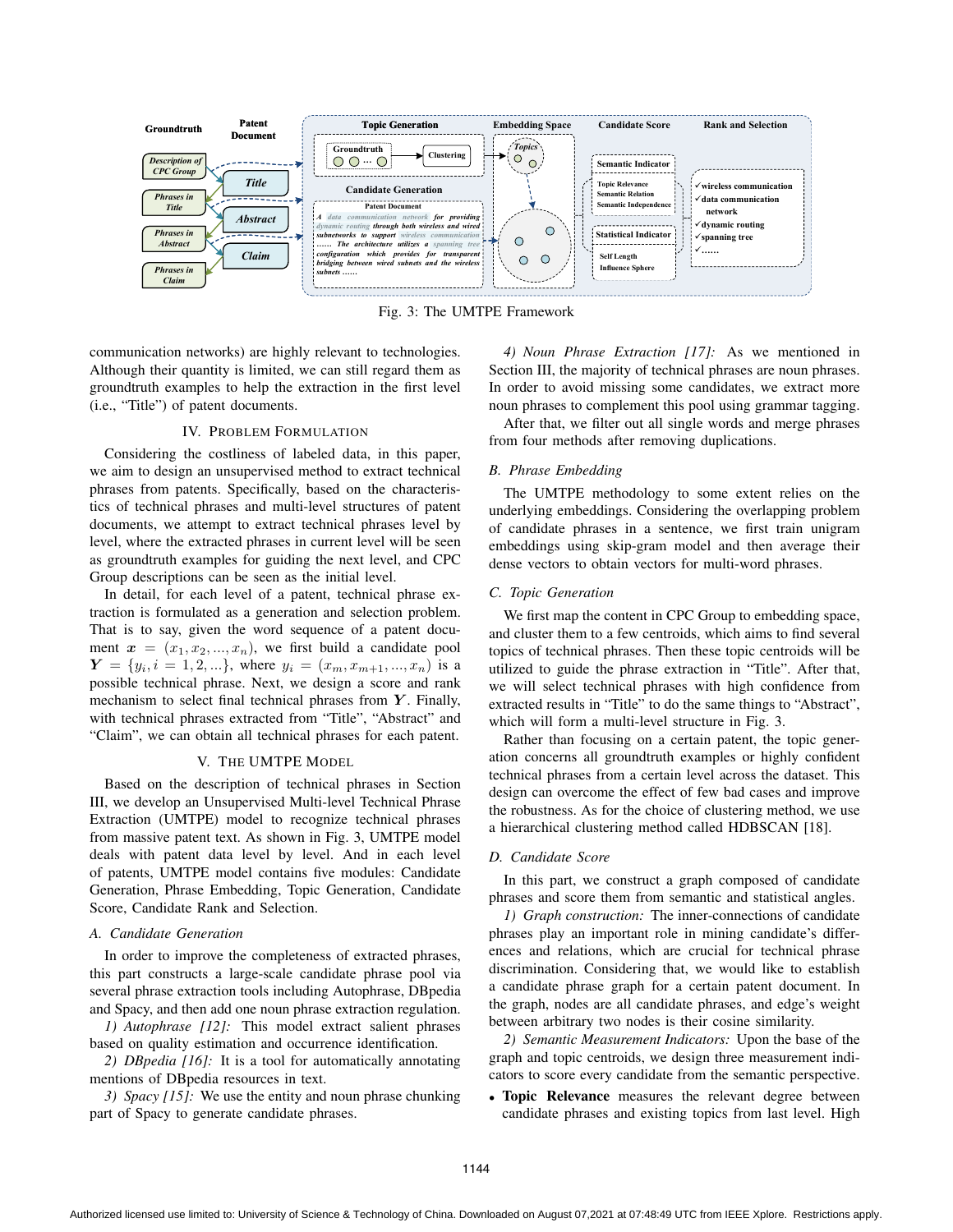Topic Relevance means this candidate is more associated with a specific technology topic. We define it as the largest cosine similarity between the candidate and topic centroids:

$$
Topic\_relevance_i = \max_k \cos(\theta_i, Topic_k). \tag{1}
$$

• Semantic Relation measures the link ability of technical phrases. In general, similar technologies tend to appear at the same context, such as the closely associated technical phrases "image encoding" and "image decoding". To better quantify Semantic Relation, we first cut edges in the graph whose weight is smaller than a threshold  $T$  and define the indicator as the normalized degree of the candidate node:

$$
Sematic\_relation_i = \frac{\sum_{j \neq i} \mathbb{I}(\cos(\theta_i, \theta_j) \ge T)}{\sum_{j \neq i} \mathbb{I}(1)}.
$$
 (2)

• Semantic Independence focuses on the independence of technical phrases in the semantic embedding space. As we mentioned in Section III, technical phrases also need a relatively independent meaning. We define this indicator as the smallest cosine distance with other nodes in the graph:

$$
Sematic\_independence_i = \min_{j \neq i} (1 - \cos(\theta_i, \theta_j)).
$$
 (3)

*3) Statistical Measurement Indicators:* With the observations in Section III, we also design two intuitive statistical measurement indicators.

• Self Length counts the number of words in the candidate phrase. From the analysis in Fig. 1, most technical phrases are composed of 2∼4 words, and sometimes the number reaches 5. According this finding, we define Self Length as:

$$
Self\_length_i = \begin{cases} 1 & len(\theta_i) = 2, 3, 4, \\ 0.5 & len(\theta_i) = 5, \\ 0 & otherwise, \end{cases}
$$
 (4)

where  $len(\theta_i)$  represents the word number of the candidate.

• Influence Sphere measures the influence scope of a candidate phrase. On each level of a patent, technical phrases often appear in more than one sentence as they are crucial for relating different parts in the paragraph. From this perspective, we define this indicator as the number of sentences including the candidate phrase in current document:

$$
Influence\_sphere_i = \sum_{k} \mathbb{I}(\theta_i \in sentence_k). \quad (5)
$$

The statistical measurement indicators mentioned above are designed more intuitively, while semantic measurement indicators focus on the inner-connections of candidate phrases. Based on these measurement indicators, we can comprehensively evaluate every candidate in a graph, and the normalized sum of these scores will be set as the weight of nodes.

#### *E. Candidate Rank and Selection*

*1) Candidate Rank:* In this part, we conduct NE-rank algorithm [14] on the candidate graph. NE-rank is an improved ranking algorithm based on pagerank and textrank, which ensures the communication between nodes and allows us to comprehensively evaluate every node in the graph. Then we will get a ranking list of candidate phrases for each document.

*2) Candidate Selection:* With the results of NE-rank, we select top- $K$  as technical phrases, while the candidates of high confidence (top-1) will be put in a new groundtruth set to be sent to next level. Considering the contents in different documents vary a lot, we set  $K$  according to the number of sentences in the document  $(N_{sen})$ . From the labeled data, we calculate the statistical relation between  $K$  and  $N_{sen}$ :

$$
\frac{K}{N_{sen}} \approx \begin{cases}\n1 \sim 2 & Title, \\
2 & Abstract, \\
1 & Claim.\n\end{cases}
$$
\n(6)

Based on this observation, we set  $K = 2N<sub>sen</sub>$  for patent "Title" and "Abstract",  $K = N_{sen}$  for patent "Claim".

## VI. EXPERIMENT

#### *A. Experimental Setup*

*1) Datasets:* Experiments are performed on USPTO<sup>2</sup> patent data in two domains, i.e., Electricity and Mechanical Engineering. The former is related to electric field, and the latter concerns mechanical engineering, lighting, heating, etc. Specially, we randomly sample 84k and 11k pieces of patent data in Electricity and Mechanical engineering datasets respectively.

*2) Implementation Details:* In this part, we describe the implementation details of UMTPE model. We run all experiments on one Tesla K80 GPU and 16 Intel CPUs.

- *Topic Generation Hyperparameters*: In HDBSCAN algorithm, We set the *min cluster size* as 3 for the level of CPC Group, while 100 for others (i.e., "Title" and "Abstract").
- *Candidate Score Hyperparameters*: We set  $T = 0.5$  in Eq. (2) of Semantic Relation measurement indicator.

*3) Baselines:* We compare with a wide range of state-ofthe-art approaches, as described below<sup>3</sup>:

- Autophrase [12], DBpedia [16] and Spacy [15]. These three phrase extraction models in the Candidate Generation part are certainly in our baseline group.
- Rake [13] uses graph-based importance measurement and adjacency relations to extract key phrases.
- NE-rank [14] is utilized for phrase candidate ranking in our model. Actually, in the original paper, NE-rank can also be utilized directly to extract phrase from documents.
- ECON [10] proposes to extract concept word/phrase based on embedding and probability theory.

### *B. Result*

*1) Overall Performance Evaluation:* In this part, we evaluate the overall performances on 100 labeled patents using three widely-used metrics in various applications [8], [19], [20], i.e., *Precision*, *Recall* and *F1-score*. We first get the prototype of every word in reference and predicted phrases, and then calculate the results of each level in patents ("Title", "Abstract", "Claim"). In order to evaluate results comprehensively, we average the results in three levels according to the radio of

3Among these baselines, some models like ECON will extract both phrases and words. For fair comparison, we filter out all single words. For baselines giving phrases in a certain ranked order, we also select top- $K$  phrases.

<sup>&</sup>lt;sup>2</sup>https://www.uspto.gov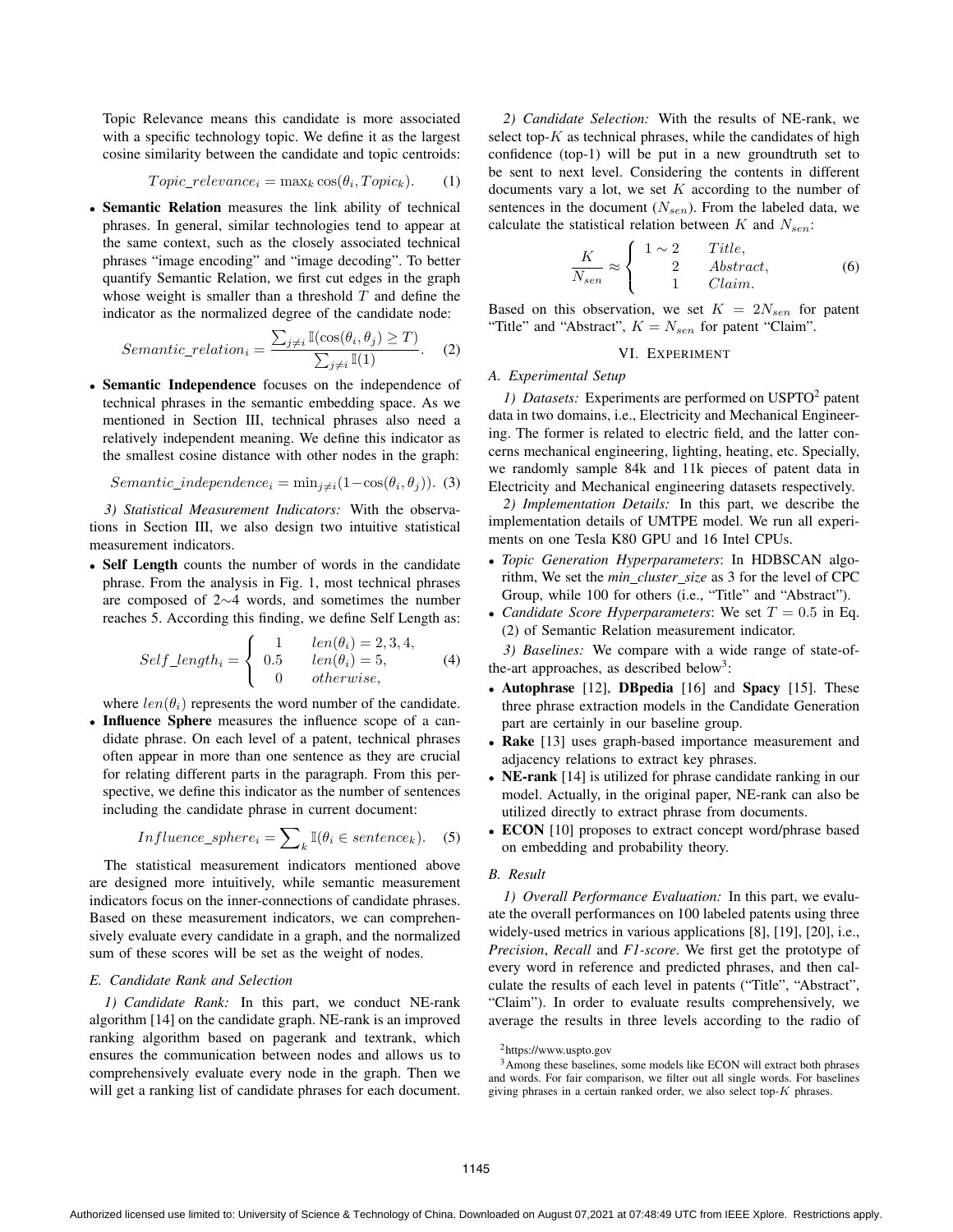

|  |  | TABLE II: Overall Performance Evaluation (%) |  |  |
|--|--|----------------------------------------------|--|--|
|--|--|----------------------------------------------|--|--|

|                 | Electricity |        |          | Mechanical Engineering |        |                       |
|-----------------|-------------|--------|----------|------------------------|--------|-----------------------|
| Method          | Precision   | Recall | F1-score | Precision              | Recall | F <sub>1</sub> -score |
| <b>UMTPE</b>    | 41.04       | 55.21  | 42.85    | 41.53                  | 53.89  | 43.37                 |
| Rake            | 25.25       | 30.00  | 25.64    | 26.93                  | 31.54  | 27.33                 |
| Spacy           | 20.17       | 32.89  | 22.01    | 19.99                  | 30.86  | 21.16                 |
| NE-rank         | 16.80       | 24.22  | 17.78    | 19.08                  | 26.20  | 20.34                 |
| Autophrase      | 18.25       | 29.11  | 19.06    | 16.53                  | 19.37  | 14.87                 |
| <b>DB</b> pedia | 22.66       | 10.91  | 13.56    | 26.16                  | 10.96  | 13.99                 |
| <b>ECON</b>     | 8.92        | 5.74   | 6.07     | 12.36                  | 8.34   | 9.06                  |

TABLE III: Representation Evaluation  $(\%)$ 

| $\mu$ and $\mu$ . Approximation Evaluation ( $\ell$ ) |             |       |                        |       |
|-------------------------------------------------------|-------------|-------|------------------------|-------|
|                                                       | Electricity |       | Mechanical Engineering |       |
| Method                                                | Abstract    | Claim | Abstract               | Claim |
| <b>UMTPE</b>                                          | 55.16       | 50.38 | 55.24                  | 44.57 |
| Rake                                                  | 64.78       | 48.89 | 64.64                  | 41.15 |
| Spacy                                                 | 45.73       | 29.56 | 40.63                  | 27.16 |
| NE-rank                                               | 44.10       | 34.75 | 41.29                  | 27.97 |
| Autophrase                                            | 43.22       | 27.33 | 28.36                  | 27.97 |
| <b>DB</b> pedia                                       | 20.83       | 11.45 | 19.47                  | 8.65  |
| <b>ECON</b>                                           | 15.29       | 15.49 | 20.47                  | 17.10 |

1:1:1. The final results are listed in Table II, and the results in each level are shown in Fig. 4.

As we can see in Table II, UMTPE model outperforms all baselines in all metrics, which proves the effectiveness of multi-level architecture coupled with semantic and statistical measurement indicators. Then across different levels, we find some interesting phenomena: 1) the differences between the UMTPE model and baselines in "Title" are less obvious than results in other levels. That is because the majority of "Title"s are often short texts with only one sentence, which reduces the extracting difficulty extensively. 2) When it comes to long text, i.e., "Abstract" and "Claim", performances of these baselines drop a lot. Moreover, the performance of Autophrase steadily grows from "Title" to "Claim", because its extraction basis greatly relies on the fluency of possible phrases, which is more suitable for longer documents. All in all, despite the advantages of different models, our UMTPE model achieves best in task of technical phrase extraction.

*2) Representation Evaluation:* In order to supplement traditional evaluation metrics, we propose a new metric called Information Retrieval Efficiency (IRE) to evaluate the predicted technical phrases from the angle of representation ability. As we discussed in Section I, the combination of technical phrases can make a technology portrait for patents, which carries essential and distinctive technical information of patents. From this perspective, technical phrases are expected to have more powerful representation ability than general phrases, so IR task on patent documents could verify extraction results effectively.

Therefore, we conduct an IR task in size of 1,000 patent

**2** words **6** 3 words **4** words **6** 5 words



Fig. 5: Word Number of Phrases from UMTPE and Rake

documents including those 100 patents with labeled technical phrases. For every predicted phrase in a document, we use it as a query to rank all documents according to the matching degree $4$ . If the document where this phrase comes from is in the top-10 documents set, we score the phrase as 1. Otherwise the score will be 0. Then, we compute the score of this document by averaging scores of all extracted phrases. On the basis of this score, we also design a penalty factor  $PF$  to avoid the effect of fewer extraction phrases $5$ .

$$
PF = \begin{cases} 1 & r \le p, \\ e^{1-r/p} & r > p, \end{cases}
$$
 (7)

where  $r$  is the number of reference technical phrases in the document and  $p$  is the number of phrases extracted by the model. With  $PF$ , we can revise the score for every document:

$$
score_{revise} = PF \cdot score. \tag{8}
$$

At last, we average the revised score of these 100 labeled documents to get the final value of IRE. The results on "Abstract" and "Claim" are listed in Table  $III<sup>6</sup>$ .

From the results in Table III, we can find that the phrases extracted by UMTPE and Rake both have excellent representation ability and is far ahead of other models. However, the characteristics of extracted phrases form UMTPE and Rake seems quite different. Fig. 5 shows the number of words in phrases extracted by UMTPE and Rake. As we can see, phrases extracted by UMTPE are consistent with reference phrases in Fig. 1, while Rake tends to extract phrases with more words. In general, it is a natural thing that more words indicate more information and thus better performance for IR tasks. Therefore, it is explicable that high performance of Rake

<sup>&</sup>lt;sup>4</sup>We use LSI (Latent Semantic Indexing) model to do this task.

<sup>&</sup>lt;sup>5</sup>This circumstance means that if a model only extracts one or two highquality phrases from a document containing ten technical phrases, the score on this document still tends to be very high.

<sup>6</sup>We have not shown this evaluation on "Title" as most of them are composed with one sentence, which is quite easy for IR task and unsuitable for evaluating the performances of technical phrase extraction results.